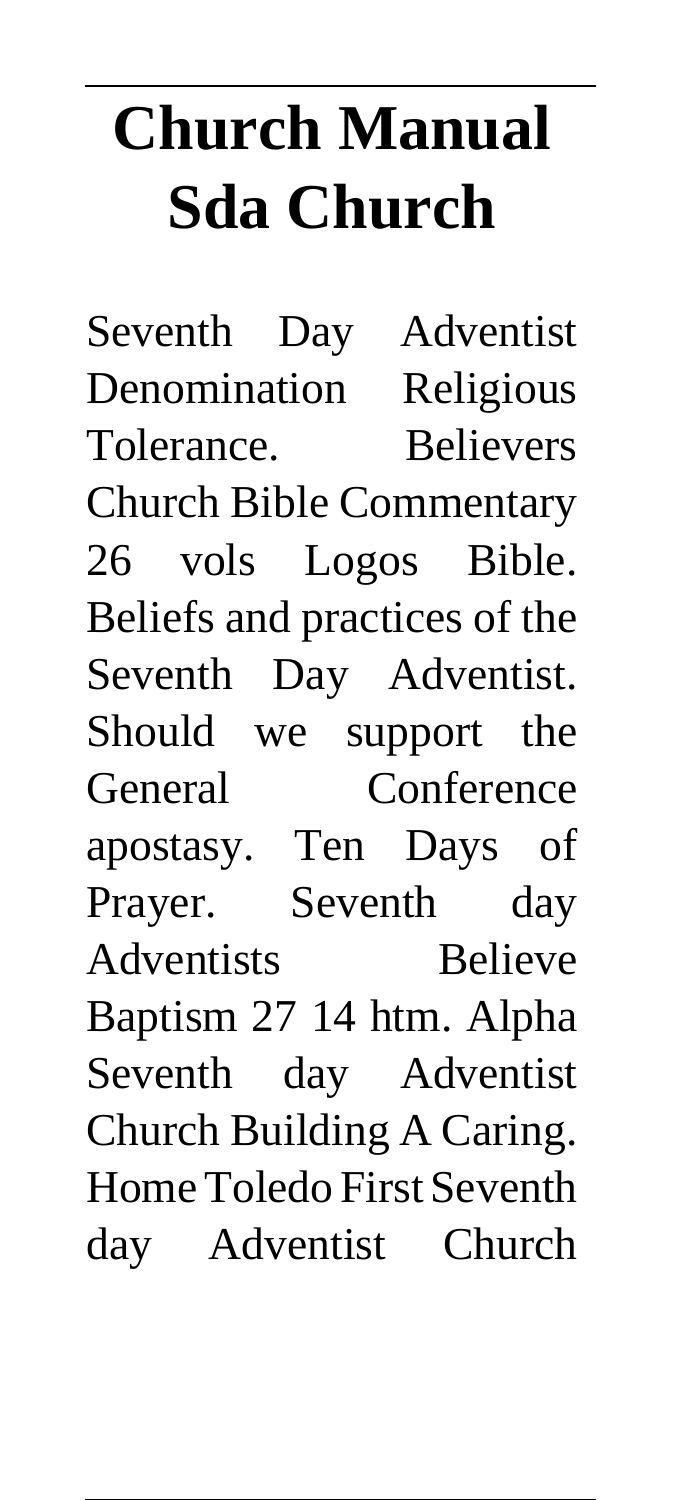Toledo OH. NADEI Home. Seventh day Adventist Church Wikipedia. Pathfinder Club PathfindersOnline org. How many unions are there in the Seventh day Adventist Church. Alaska Conference Home. Bible Study on the Seventh day Sabbath. Seventh day Adventist Church in Canada Canadian National. Sabbath Keepers Not Seventh Day Adventists. Homepage Church of God Seventh Day Alfred N D. Opportunities GMI Volunteers.

Communication Ministry Northeastern. The Official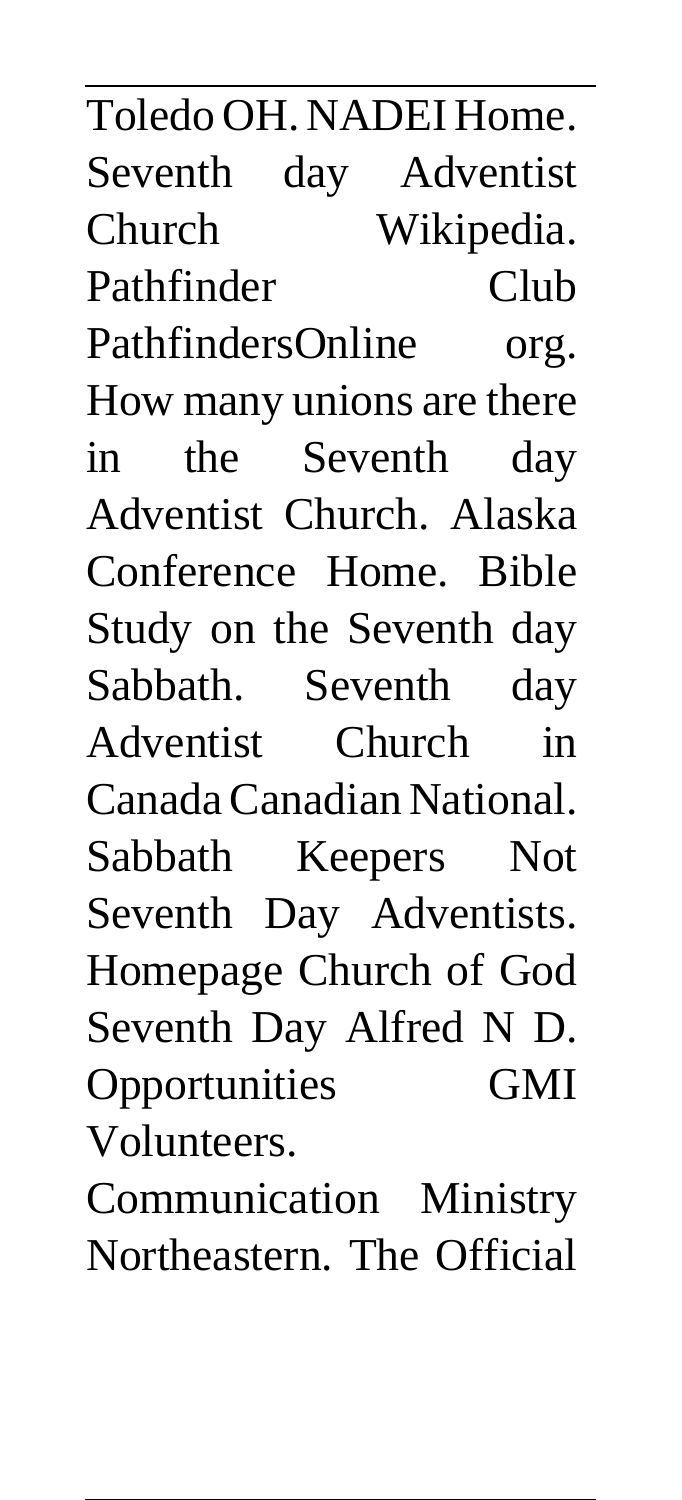Site of the Seventh day Adventist world church. Bible  $\hat{a} \in \mathcal{C}$  SDA Homeschool Families. Logos 6 Training Manual Volumes 1 amp 2 Logos Bible Software. GC Children s Ministry Home. Beliefs Seventh day Adventist world church

#### **Seventh Day Adventist Denomination Religious Tolerance**

May 10th, 2018 - Christian Faith Groups Menu About The Seventh Day Adventistâ, ¢ Church SDA

Its History Beliefs Practices Controversies Etc

Note This Web Site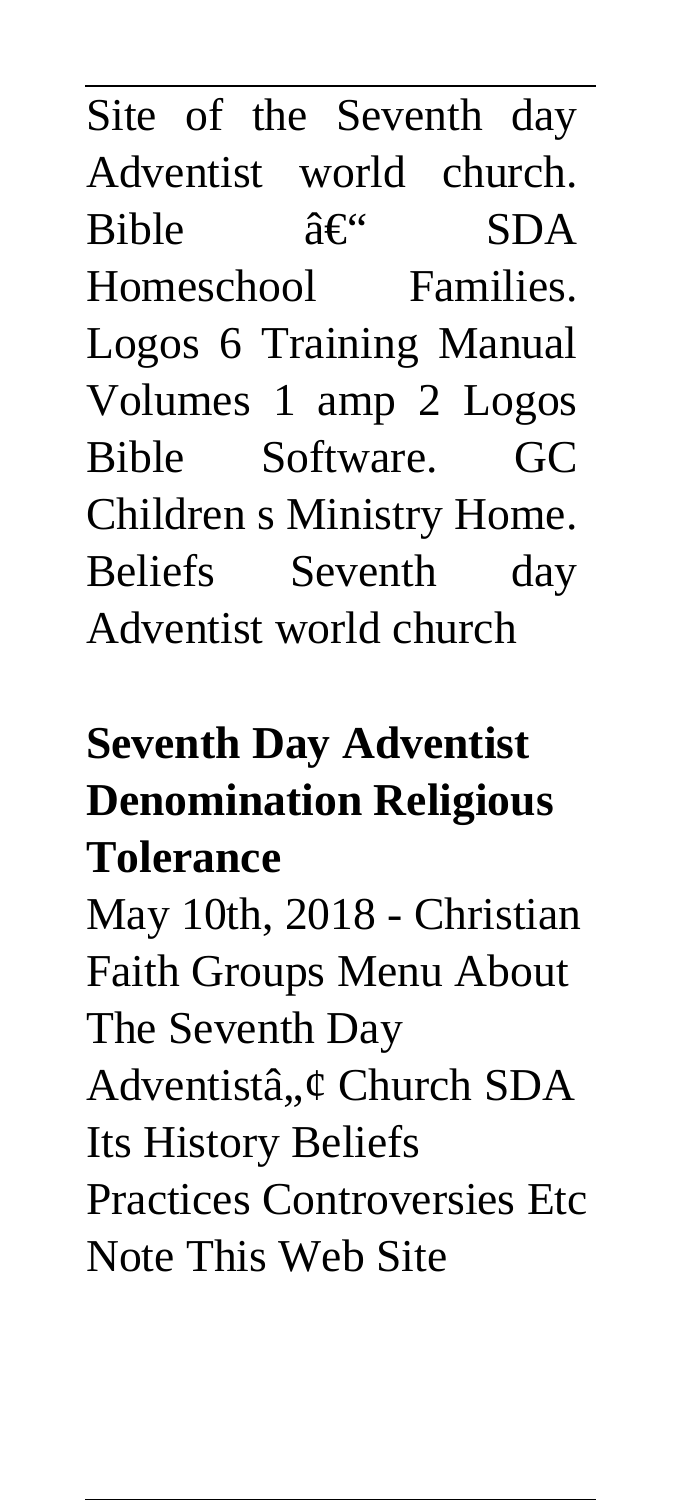#### Section Is Not By A Seventh Day Adventist SDA Group'

'*BELIEVERS CHURCH BIBLE COMMENTARY 26 VOLS LOGOS BIBLE MAY 11TH, 2018 - THE BELIEVERS CHURCH BIBLE COMMENTARY SERIES IS PUBLISHED FOR ALL WHO SEEK MORE FULLY TO UNDERSTAND THE ORIGINAL MESSAGE OF SCRIPTURE AND ITS MEANING FOR TODAY THESE COMMENTARIES INFORMED BY RECENT SCHOLARSHIP ARE DETAILED YET*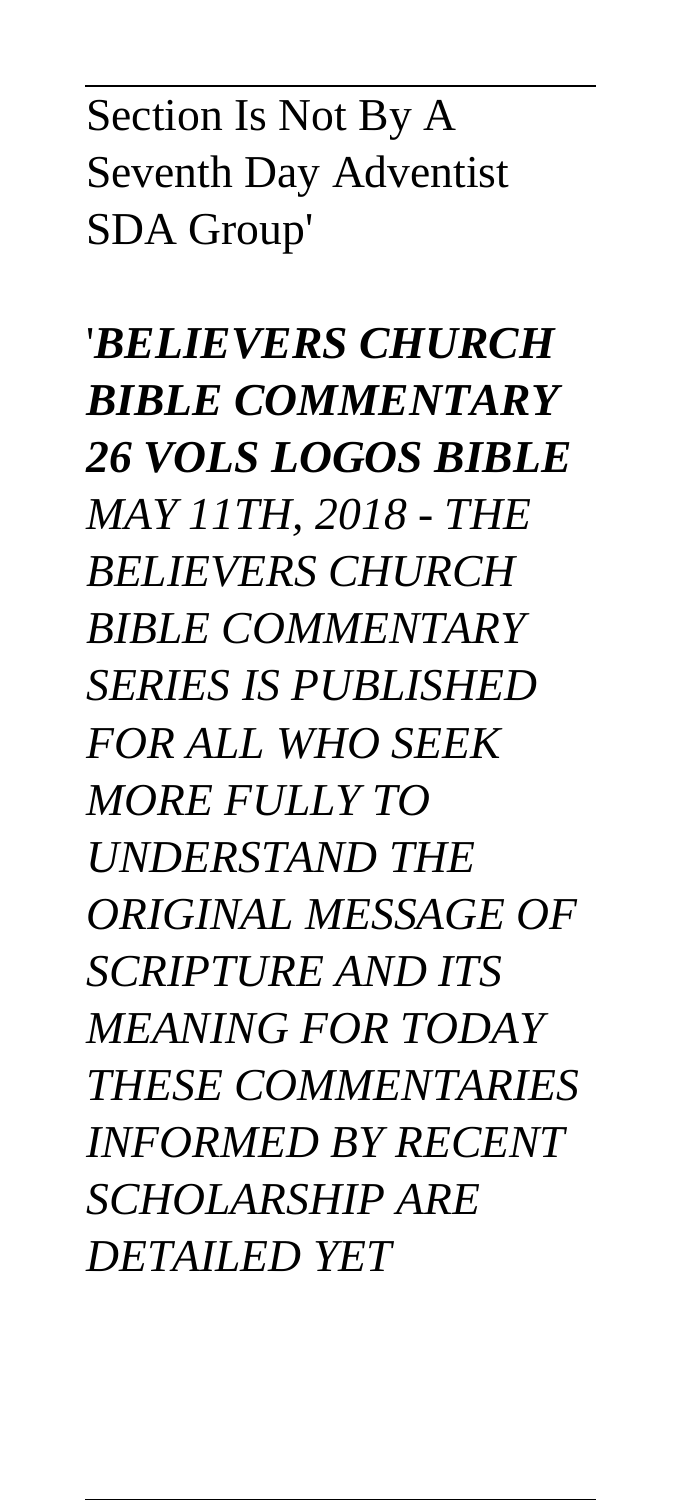*ACCESSIBLE*''*beliefs and practices of the seventh day adventist may 11th, 2018 - the seventh day adventistâ"¢ church its beliefs and practices sponsored link beliefs seventh day adventists sdas follow most of the beliefs of conventional conservative christianity creation in six days the fall of mankind in the garden of eden original sin the virgin birth the divinity of christ the nature of the trinity belief in*' '**Should we support the General Conference apostasy** May 7th, 2018 - SDA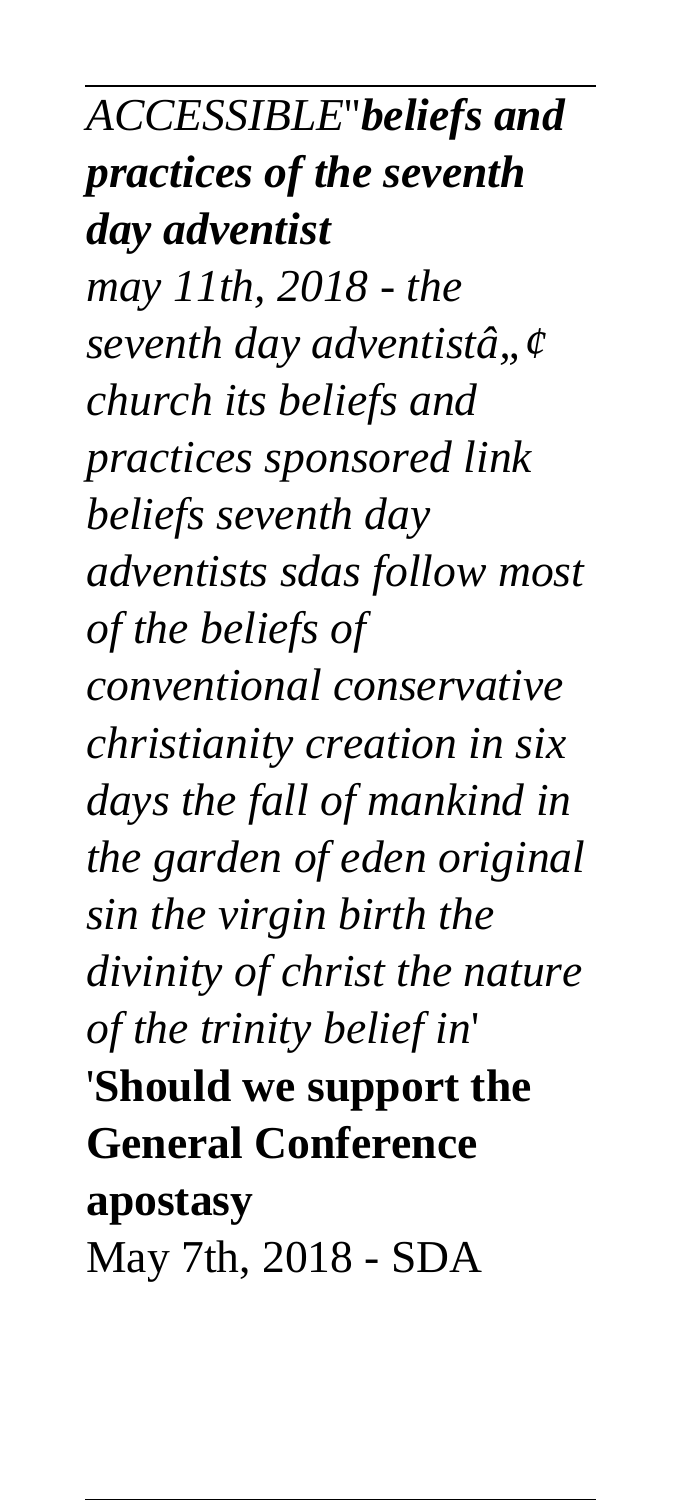Apostasy Information In light of the conference starting a new organization which is different from that of the 1800s now is the time to support independent ministries who follow God and His truth''**Ten Days Of Prayer May 11th, 2018 - "Our Church Northside SDA Has Been Participating In The Ten Days Of Prayer Program For The Past Six Years This Year Our Group Gathered As Usual To Continue In Prayer And Praise Concluded The Service And Went Home**' '**SEVENTH DAY**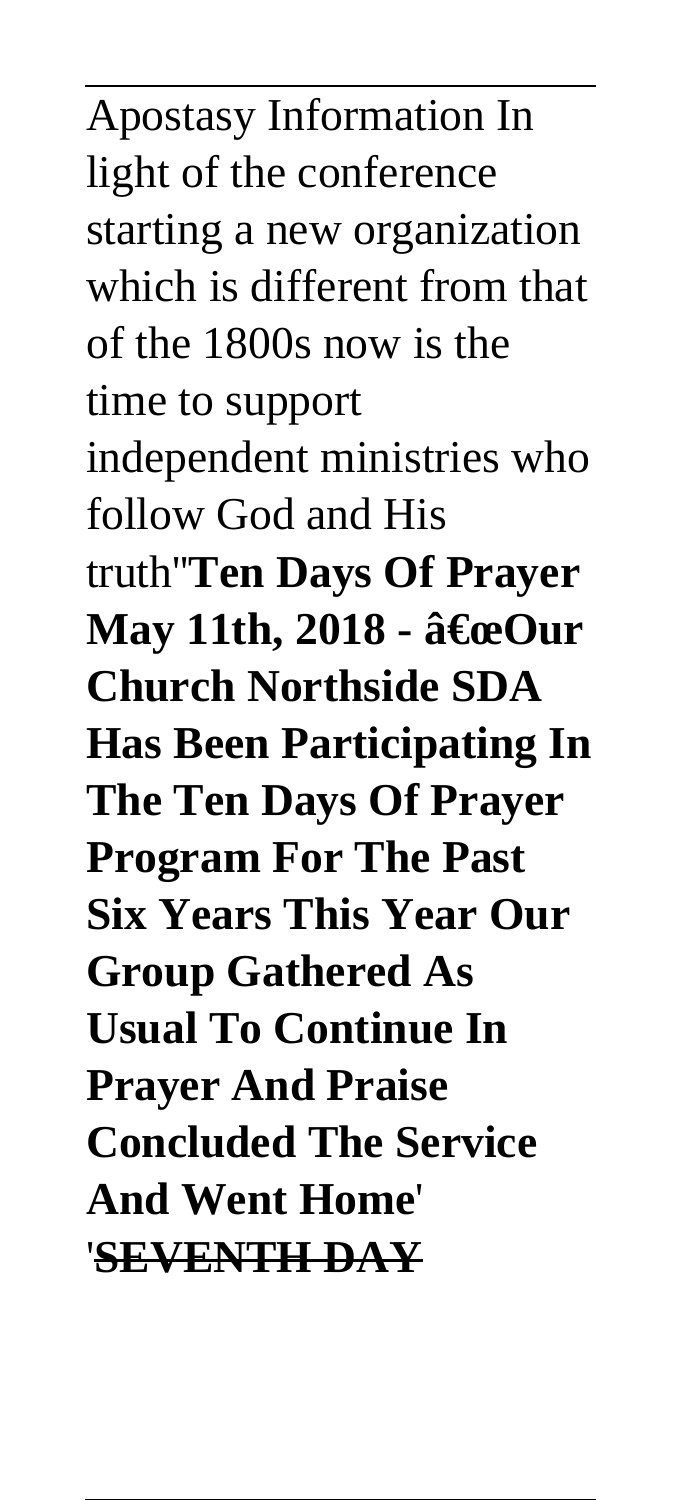#### **ADVENTISTS BELIEVE BAPTISM 27 14 HTM** OCTOBER 21ST, 1987 - SEVENTH DAY ADVENTISTS BELIEVE IS A BIBLICAL EXPOSITION OF 27 FUNDAMENTAL DOCTRINES'

### '**Alpha Seventh Day Adventist Church Building A Caring** May 11th, 2018 - Alpha Seventh Day Adventist Church 3016 E 51st Street Austin TX 78723''**home toledo first seventh day adventist church toledo oh**

may 11th, 2018 - toledo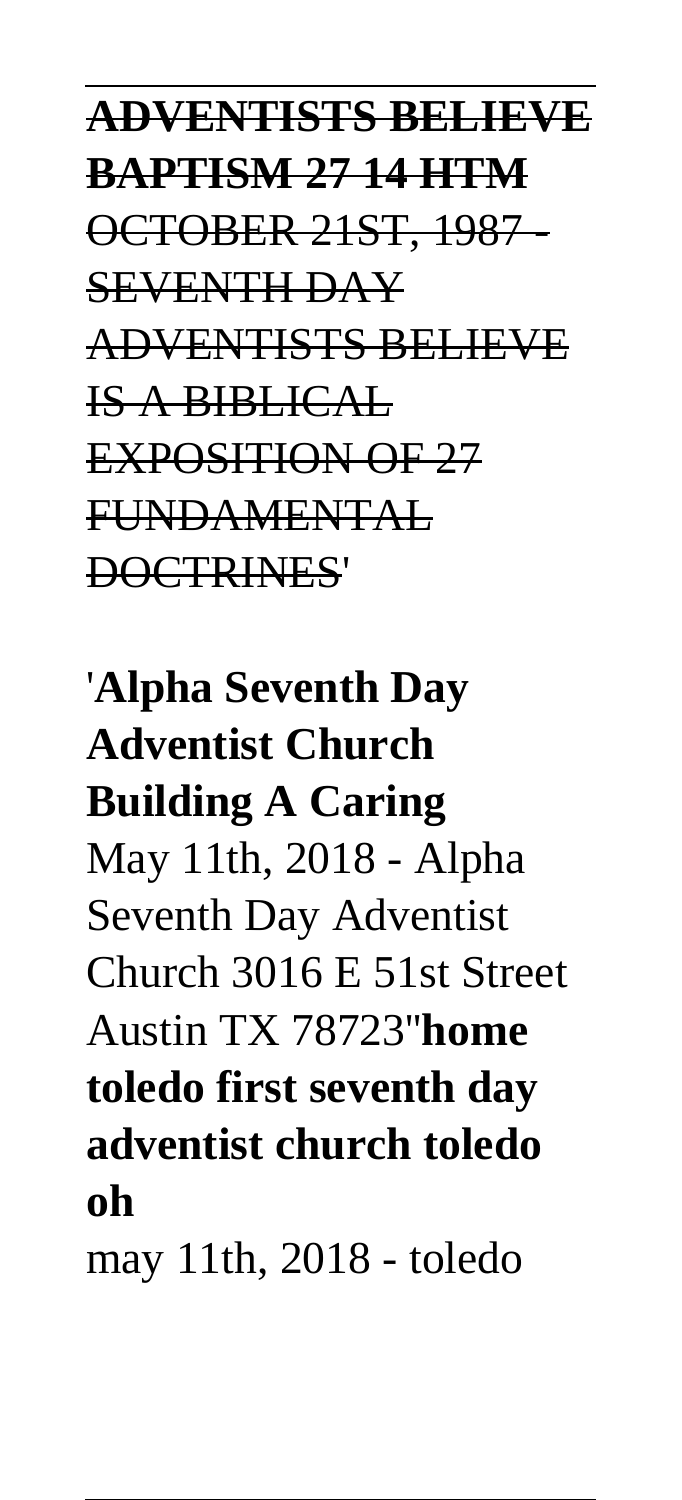first seventh day adventist church a seventh day adventist church in toledo oh looking for a church to join visit your local seventh day adventist church in toledo oh and see how you and your family fit in to the christian community provided by this sda church'

#### '**NADEI Home**

May 11th, 2018 - The North American Division Evangelism Institute Is An Organization Of The Seventh Day Adventist Church''**Seventh day Adventist Church Wikipedia** May 8th, 2018 - The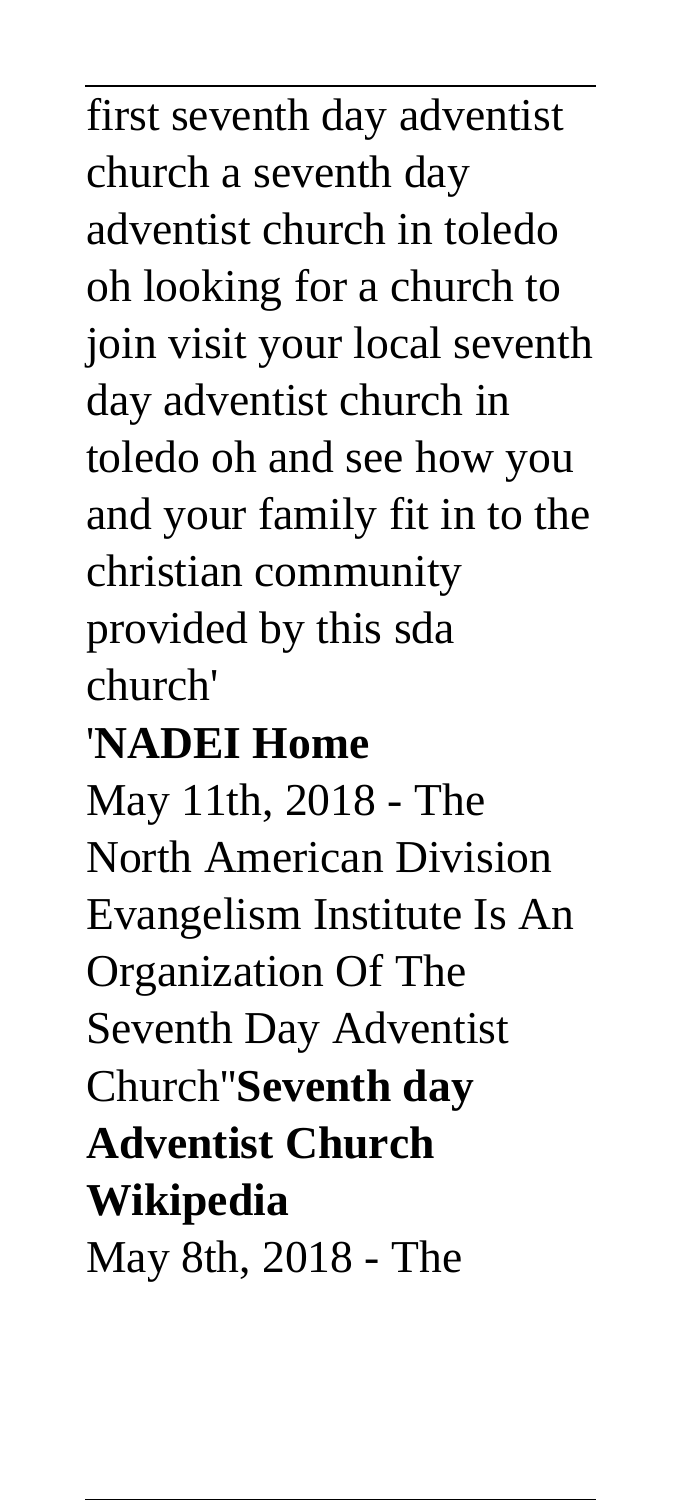Seventh day Adventist Church is a Protestant Christian denomination distinguished by its observance of Saturday the seventh day of the week in Christian and Jewish calendars as the Sabbath and by its emphasis on the imminent Second Coming advent of Jesus Christ'

#### '**Pathfinder Club PathfindersOnline Org**

May 9th, 2018 - Pathfindersonline Org The Official North American Division

Pathfinder Ministry Site''**How**

## **Many Unions Are There In The Seventh Day Adventist Church**

April 21st, 2018 - The Seventh Day Adventist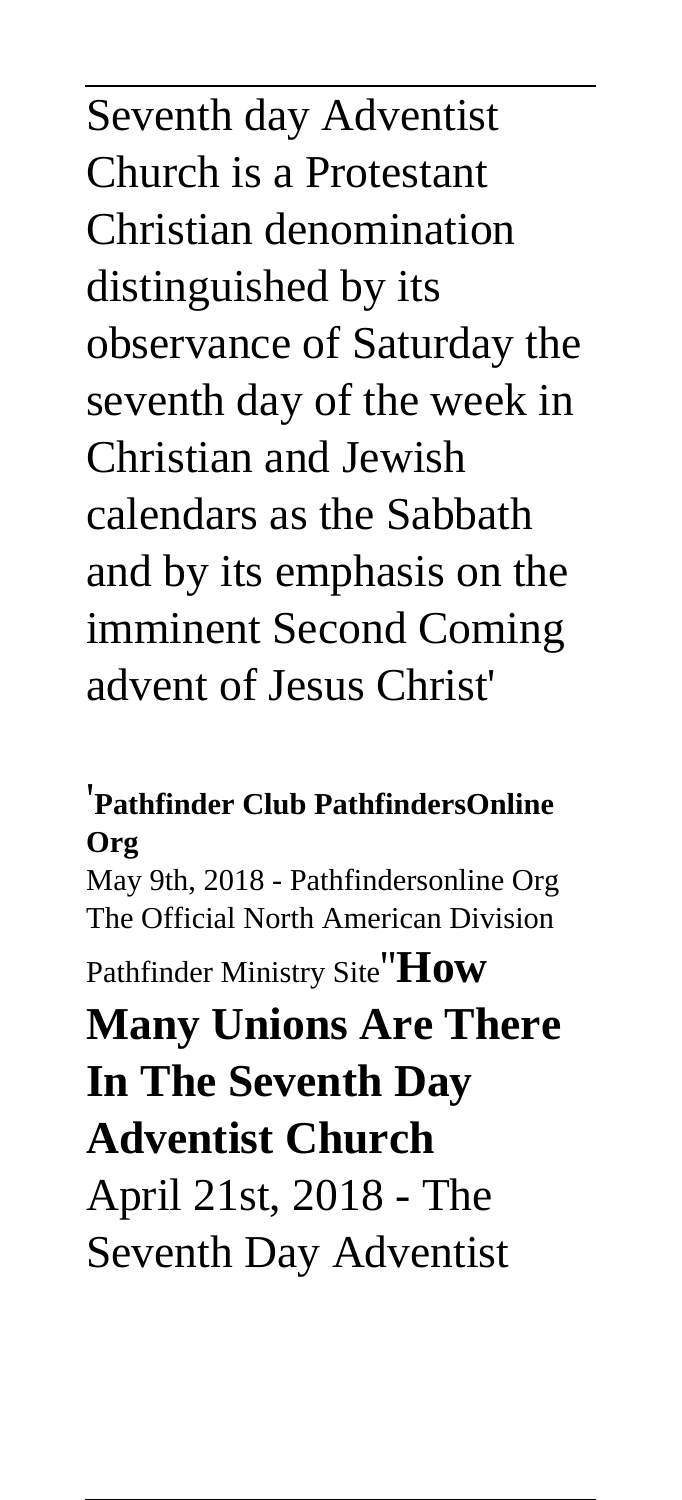#### Church Arose Out Of A Movement Started By William Miller A Baptist Preacher Who Predicted That Jesus Would Return To Earth On October 22 1844'

#### '**Alaska Conference Home**

May 11th, 2018 - W Elcome The Alaska

Conference Of Seventh Day Adventists

We Are Glad You Have Chosen To Visit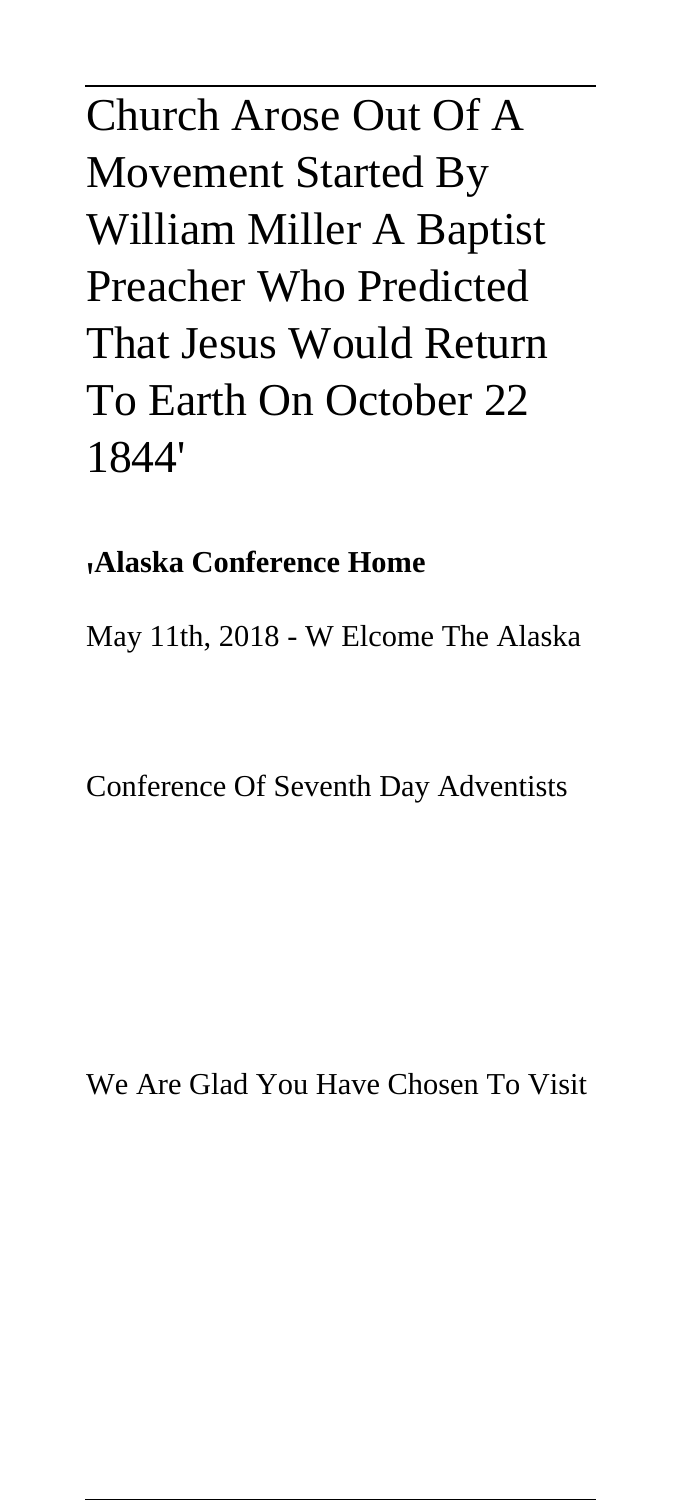What Is Happening Around The Conference<sub>1</sub>

### '**BIBLE STUDY ON THE SEVENTH DAY SABBATH** MAY 10TH, 2018 - BIBLE STUDY ON THE SEVENTH DAY SABBATH THE CREATOR OF THE HEAVENS AND THE EARTH GAVE US RULES TO FOLLOW WHICH IF BROKEN INDICATE OUR LACK OF SPIRITUAL CONNECTION WITH HIM'

'**Seventh day Adventist Church in Canada Canadian National**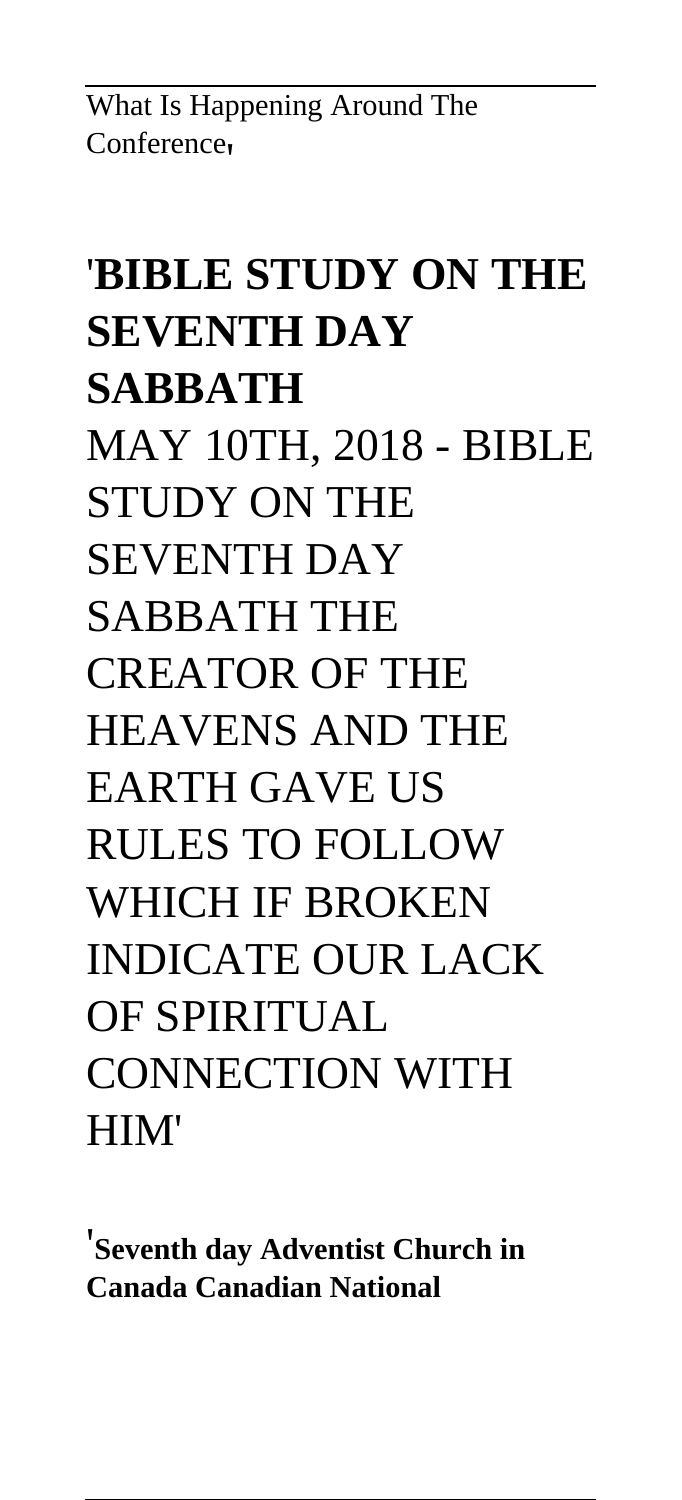May 10th, 2018 - to the Seventh day Adventist Church in Canada It is our hope that you will find the information and resources here that you are looking for Our mission is to provide strategic leadership support and resources to our conferences and national entities to achieve our shared vision of Proclaiming Christ Nurturing Believers and Serving

Humanity'

'*Sabbath Keepers Not Seventh Day Adventists May 6th, 2018 - We Are Sabbath Keepers Not Seventh Day Adventists When Friends And Associates Find Out That I Observe The Saturday Sabbath Friday Sundown To Saturday Sundown They Almost Invariably Peg Me As A Seventh Day Adventist*'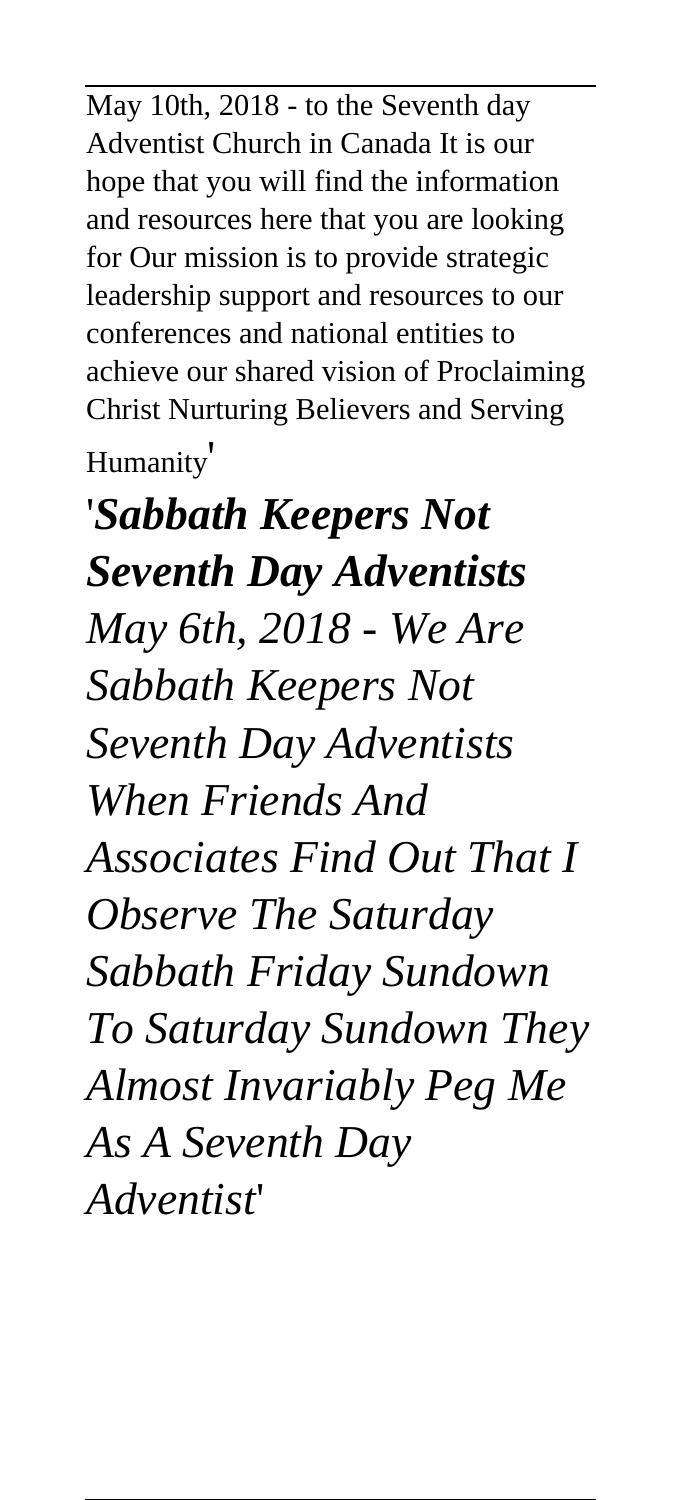#### '**Homepage Church of God Seventh Day Alfred N D**

May 10th, 2018 - Alfred Church of God Seventh Day 406 Winchester Street Alfred ND 58454 4202 Telephone 701 485 3705 WELCOME  $\hat{a}\in \hat{a}\in H$  Have a look around our menu structure at both the TOP and BOTTOM of our homepage'

'**Opportunities GMI Volunteers** May 10th, 2018 - Want To Know More About An Opportunity Fill This Form And We Will Send You All The Details About The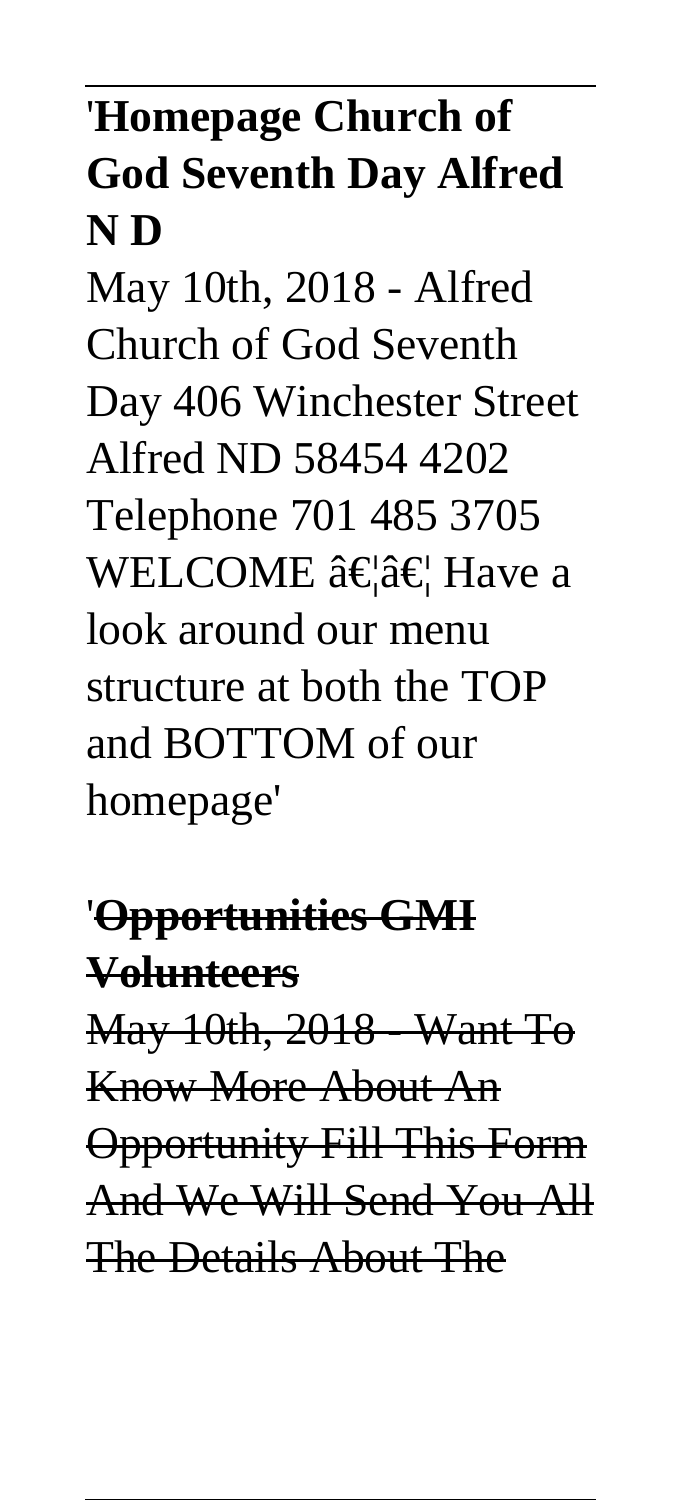#### Opportunity You Are Interested On'

#### '**Communication Ministry Northeastern**

May 10th, 2018 - The Purpose Of Church Communication The Multi Faceted Role Of The Communication Department Is To Communicate With Constituents On Behalf Of The Northeastern Conference Administration Communicate With Communities Throughout The Conference Territory About The Seventh Day Adventist Churchâ€"either Directly

Or Indirectly Through Local Church'

#### '**the official site of the seventh day adventist world church**

may 11th, 2018 - seventh day adventists believe god has called everyone to a life of service in response to this call adventists around the world can be found distributing food and supplies in nations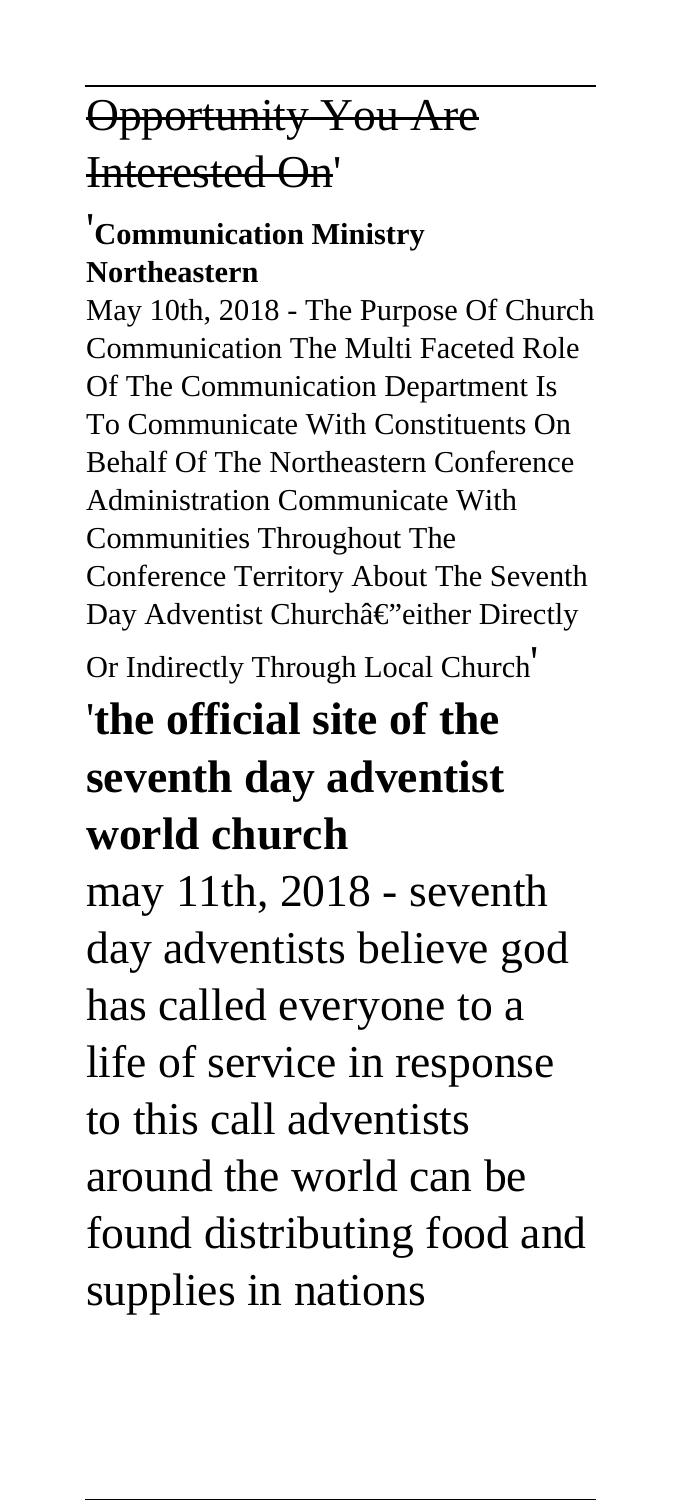experiencing natural disasters educating children living in refugee camps and showing compassion to society s most vulnerable members'

### $'BIBLE$   $\hat{a}\in$ " SDA **HOMESCHOOL FAMILIES** MAY 10TH, 2018 - THESE BIBLE RESOURCES WERE RECOMMENDED BY SDA HOMESCHOOL FAMILIES FACEBOOK GROUP MEMBERS SEVENTH DAY ADVENTIST BIBLE CURRICULUM IS AVAILABLE FOR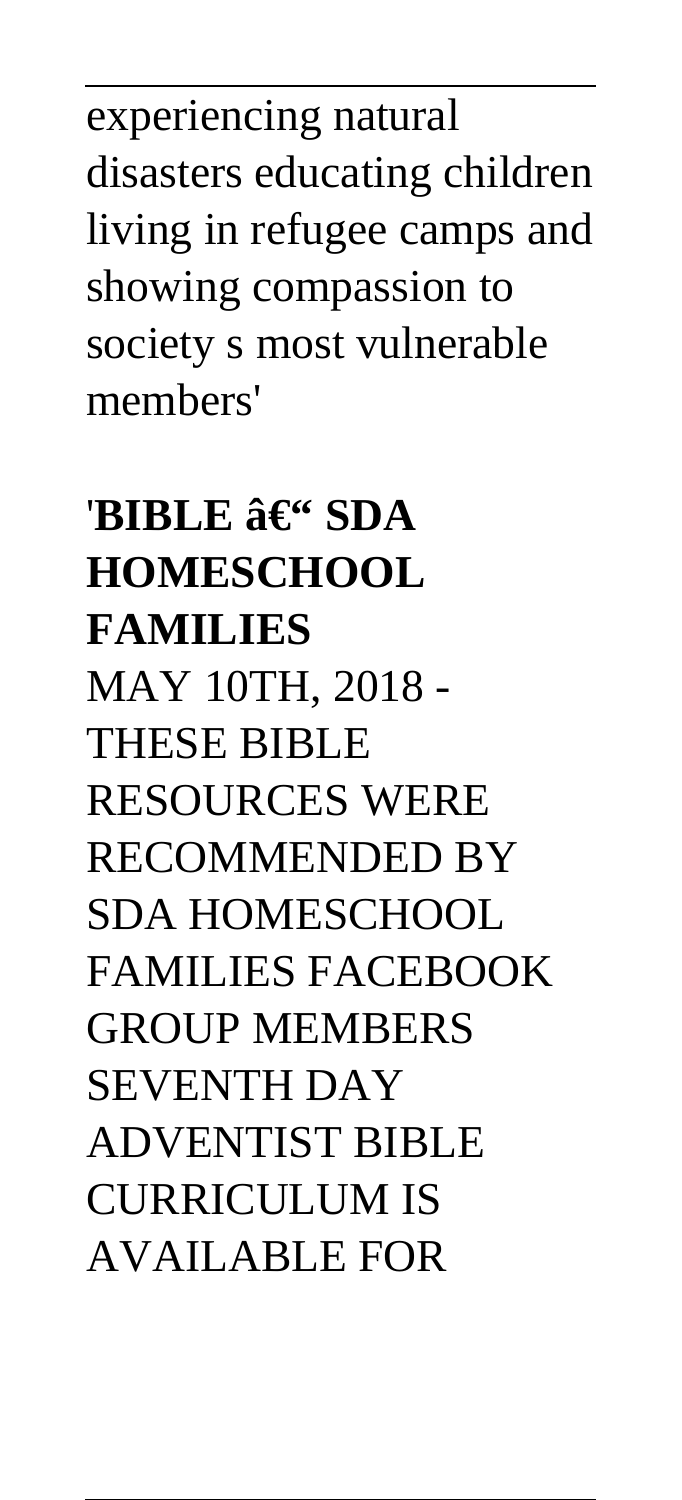$GRADES 1$   $\hat{a} \in$  "12" '*Logos 6 Training Manual Volumes 1 Amp 2 Logos Bible Software May 11th, 2018 - Logos 6 Is Here And Morris Proctorâ€*<sup>™</sup>s *Logos* 6 *Training Manuals Will Teach You Everything You Need To Know Volumes One And Two Comprise 572 Pages And Together Represent The Ultimate Reference Material For Your Logos Studies Each Complete With An In Depth Table Of Contents And A Helpful Index*''*GC CHILDREN S MINISTRY HOME MAY 7TH, 2018 -*